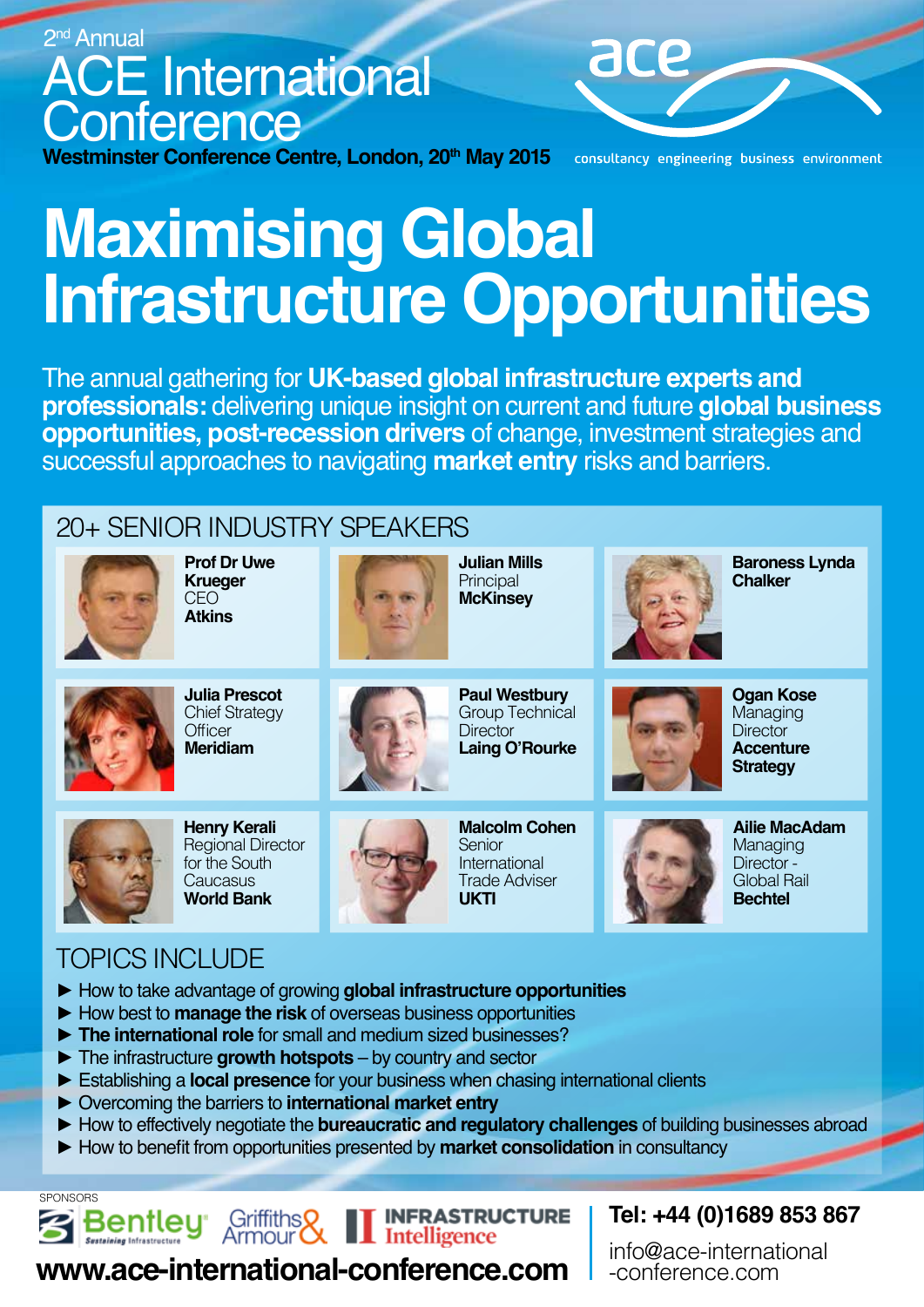# **Maximising Global Infrastructure Opportunities**

**08:00 - 08:45** Registration & coffee

**08:45 - 08:50** Chairman's opening statement

**08:50 - 09:00** Welcome

*Dr. Nelson Ogunshakin OBE, CEO, ACE*

#### **Session 1: Global infrastructure opportunities – understanding the drivers and challenges**

According to a recent report by the McKinsey Global Institute an estimated \$57tn needs to be invested in infrastructure around the world by 2030 to keep pace with the demands of economic growth in the developed and emerging countries of the developing world. Add to this the need for on-going investment to clear maintenance backlogs, prepare for a changing climate and a picture emerges of huge opportunity for professionals in this burgeoning sector.

*This session will examine the challenge in a post global recession world,*  of how to fund and finance this ambition, where to prioritise investment and boost the efficiency of delivery.

#### **09:00 - 09:30** Keynote:

#### **The global infrastructure investment landscape – opportunities and challenges for the UK engineering and consultancy market**

- $\triangleright$  Where are the opportunities?<br> $\triangleright$  The global hotspots geogra
- The global hotspots geographically and by sector
- What are the risks?
- Where is the competition?
- Lessons from the past
- $\blacktriangleright$  What is the future?
- Question and Answer

*Julian Mills, Principal, McKinsey*

**09:30 - 10:20** Panel session:

#### **Geopolitical change in landscape: a review of the international market over the last year: Europe, Asia, Middle East, Africa, Australia**

- Where are the key opportunities for UK infrastructure professionals around the world today?
- What are the key barriers to entry and how can they be overcome?
- ► How can UK based firms improve their ability to win work overseas?<br>► What lessons can be learned from the success of other nations in the
- What lessons can be learned from the success of other nations in the international infrastructure market?

*John Horgan, Deputy Executive Chairman, AECOM Malcolm Bairstow, Partner, Global Construction* 

*& Infrastructure Leader, EY Mike Haigh, Regional Managing Director – Europe, UK & Africa, Mott MacDonald Baroness Lynda Chalker*

**10:20 - 10:50** Coffee break

#### **Session 2: SME and the international market; forming partnerships to win and deliver work**

While business opportunities in the global infrastructure market continue to grow rapidly there is still a concern amongst small and medium sized enterprise businesses over the perceived or actual barriers to market entry. These barriers range from fears over the impact of relative size and ability to take on risk through to small firms' inexperience of the international market and lack of access to appropriate advice.

This session will explore these issues, share lessons learnt by others, *explain how partnerships can assist in accessing markets and help*  delegates to understand the potential solutions available.

#### **10:50 - 11:15**

Keynote:

**How should UK based SMEs use the expanding global infrastructure market to help grow their business and expand their market share?**

- ► How to create an effective and sustainable international strategy<br>► How do UK SMEs access high value opportunities overseas
- How do UK SMEs access high value opportunities overseas
- ► What are the most effective routes to market?<br>► What support is available from UK government
- What support is available from UK government?

#### *Malcolm Cohen, Senior International Trade Adviser, UKTI*

#### **11:15 - 11:55**

Panel session:

**The role and challenge of UK small businesses in driving growth in the international infrastructure sector**

- What are the perceived or actual barriers to SME's embracing global infrastructure opportunities?
- ► How can partnerships help SMEs to access markets?
- ► What constitutes a good international partnership?<br>► What lessons can be learnt from past successes a
- What lessons can be learnt from past successes and failures in the international market?

#### *Gavin English, Managing Director, IMC Worldwide Bernard Obika, Managing Director, Roughton*

**Mark Whitby, Structural engineer, key figure in the construction**  *industry, educator and visionary leader*

**Gerry O'Brien, Design Director, AKT II**

#### **Session 3 – Financing mechanisms for international infrastructure**

As we now witness a long awaited economic upturn, this session will explore the way in which investors now approach major, globally important infrastructure projects. It will explain and discuss what constitutes a quality investable project and explain the emerging financial mechanisms being used to bring projects to life across the world and how infrastructure professionals can influence deliverability.



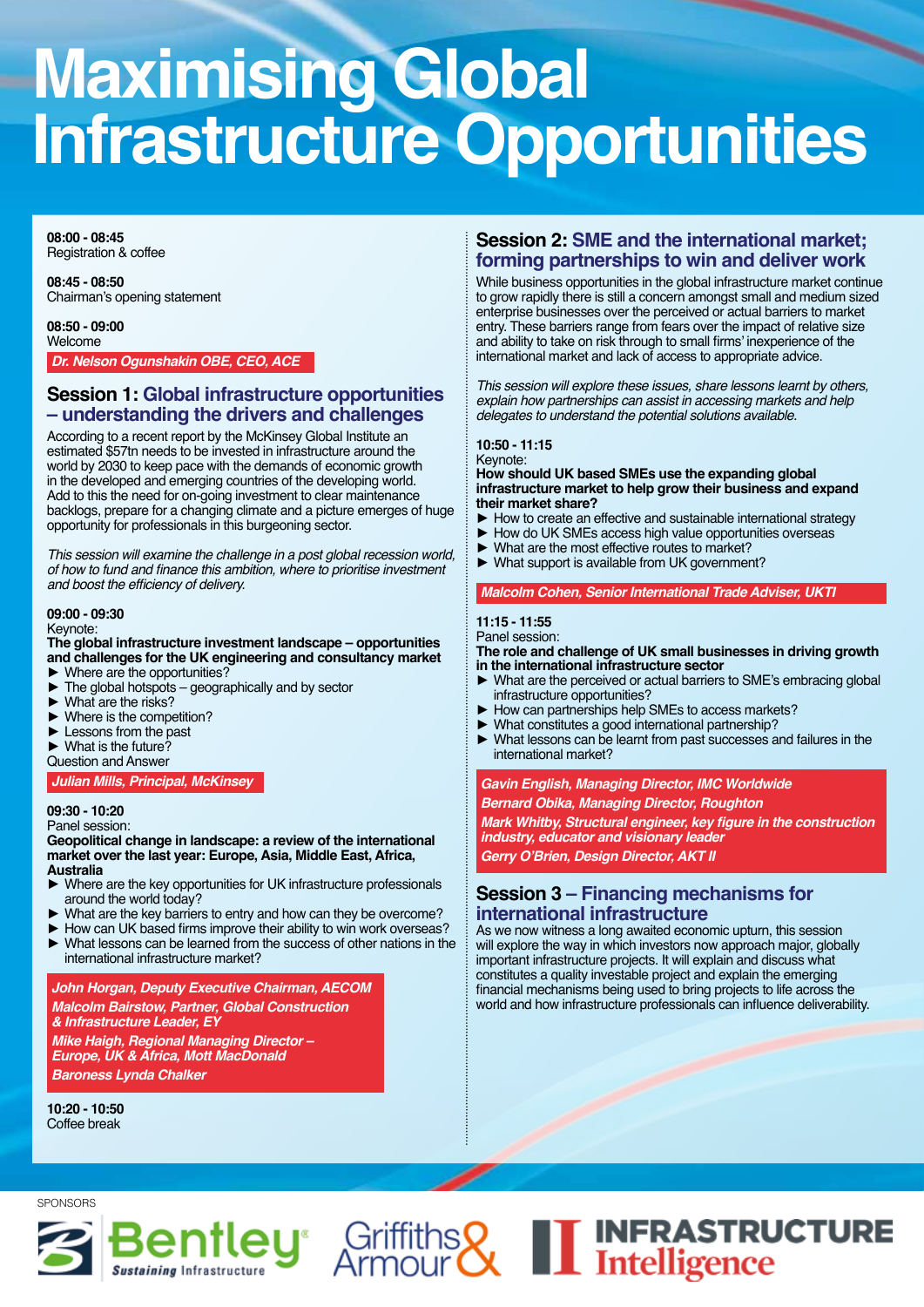# ACE International **Conference** 2<sup>nd</sup> Annual





consultancy engineering business environment

#### **12:00 - 12:25** Keynote:

#### **International financing models for modern infrastructure delivery**

- What are the current trends and drivers for global infrastructure financing?
- Which financing models are delivering the most success and how is this changing?
- How can governments work to boost the attractiveness of projects?
- How has the global economic upturn impacted the different infrastructure financing models?
- How can the UK engineering consultancy sector influence the financing of global infrastructure?

*Ogan Kose, Managing Director, Accenture Strategy*

#### **12:25 - 13:10**

Panel session:

- ► How has the appetite for investing in infrastructure changed in the last five years?
- In what ways have investors shifted toward shorter term returns?
- Is there a shift in the way investors now manage project risk across national boundaries?
- To what extent is foreign investment waiting to be poured into infrastructure?
- What role can UK government play to assist the delivery of global infrastructure opportunities for UK businesses?

#### **Julia Prescot, Chief Strategy Officer, Meridiam**

*Henry Kerali, Regional Director for the South Caucasus, World Bank Philippe Valahu, CEO, PMU*

#### **13:10 - 14:10** Lunch

#### **Session 4: Managing Global Risks**

There are a multitude of challenges and risks for UK businesses to manage when considering working internationally including issues such as legal and contract law, tax and business registration, copyright, currency risks, critical activity.

This session will explore the pitfalls and identify strategies to properly manage the risks, health & safety culture, duty of care, bribery and corruption. Failure to properly address these often critical issues can often turn a good business opportunity into a high risk, low return or even business.

**14:10 - 14:35** Keynote: **Financing infrastructure and managing risk in a postrecessionary global market**

#### *Mark Beresford-Smith, Head of Economics, HSBC*

**14:35 - 15:10**

- Panel session:
- What are the new financing models
- What constitutes a quality project for investors in 2015
- What rates of return are being sought by investors?
- What is the impact of the falling oil price on the global investment market ► How is the appetite for risk amongst investors changing?
- 

*Ben Mellors, Partner, Beale and Company Andrew Ivison, Partner, CMS Cameron McKenna*

**15:10 - 15:40** Coffee break

#### **Session 5: The impact of business consolidation in the engineering and consultancy on competitiveness in the global infrastructure market**

The landscapes of engineering and consultancy is changing rapidly with fewer, bigger global players emerging to dominate the global infrastructure design and delivery market. Most recently deals such as the AECOM purchase of URS Corporation, the Arcadis acquisition of Hyder Consulting and merger between WSP Group and Parsons Brinckerhoff have created a number of mega scale businesses capable of offering true end to end client services encompassing design, delivering and finance and operation.

This keynote presentation will provide a unique perspective and *assessment of the impact that this trend brings to the global*  infrastructure market.

#### **15:40 - 16:15**

Panel session:

- ► Is business consolidation in engineering consultancy a trend that will continue?
- Is it possible for smaller firms to exist in a globally competitive market? How big can big firms get and how do UK businesses compare
- globally?
- In what ways should clients adjust to the new world of mega-sized global consultancies in engineering?
- Is there a role for globally competitive niche businesses in engineering consultancy?

*Ailie MacAdam, Managing Director, Rail (global), Bechtel* **Paul Westbury, Group Technical Director, Laing O'Rourke** *Peter Chamley, Chair, Global Infrastructure Practice, Arup Mathew Riley, Managing Director - Infrastructure and Environment, EC Harris*

#### **16:15 - 16:40**

#### Keynote: **The future for UK consultancy and engineering firms in a global infrastructure market. Can UK expertise and creativity still lead the world?**

Interview by Antony Oliver, Editor, Infrastructure Intelligence

- ► What are the greatest global challenges facing UK infrastructure businesses?
- ► How can UK engineering and consultancy boost its impact on the global stage?
- Is future global success for UK firms about being big or being niche?
- ► Where is the competition and are we ready? What is impact of global business consolidation on UK
- competitiveness?
- What will successful UK engineering and consultancy firms look like in future?

#### *Prof Dr Uwe Krueger, CEO, Atkins*

**16:40 - 16:45** Closing Remarks

*Dr. Nelson Ogunshakin OBE, CEO, ACE*

#### **16:45 - 17:45** Drinks Reception

**SUPPORTER** 



Tel: +44 (0)1689 853 867 info@ace-international-conference.com **www.ace-international-conference.com**